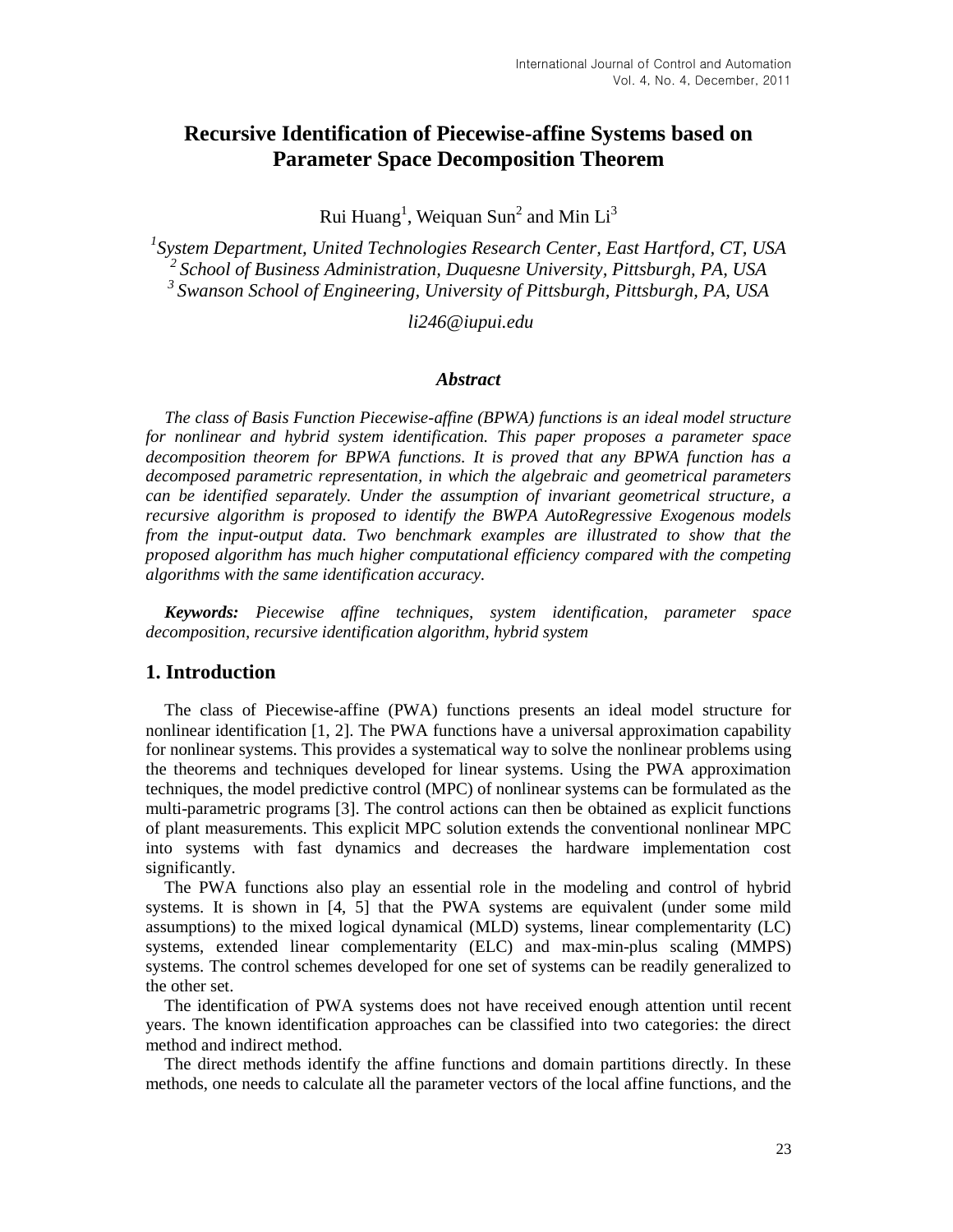parameter matrices that define the polyhedral regions. Typical direct methods are the clustering-based method, the bounded-error method, the Bayesian method and the algebraic method [6-9].

The algebraic method formulates the identification of switched AutoRegressive eXogenous (ARX) models as an algebraic geometric problem [6]. This method provides a closed-form solution for deterministic models. For stochastic models, it provides a sub-optimal solution, which can be used as an efficient initial solution to other iterative approaches. The Bayesian method treats the parameters of PWA systems as random variables [7]. The data classification problem is formulated as a problem of Bayes parameter estimation. This problem is combinatorial in natural. An iterative suboptimal algorithm is then derived, whose efficiency can be much improved by utilizing the available prior information on the model parameters. In [8], a bounded-error algorithm is developed, which allows the users to impose a bound on the prediction error. It estimates a PWA ARX (PWARX) model that satisfies the boundederror condition for all the samples in the estimation data set. In this algorithm, the error bound is used as a tuning parameter to trade off between the quality of fit and model complexity. The clustering-based method exploits the fact that the PWA maps are locally affine. The information about the sub-models can be obtained by clustering the local parameter vectors [9]. This algorithm combines the techniques of clustering, linear identification, and pattern recognition. Measures of confidence on the samples are introduced and exploited, which efficiently improves the performance of both the clustering and the final linear regression procedure. See [10] for a more detailed description of direct approaches. The direct methods can deal with the general PWA systems, including the discontinuous ones. Their performance and computation efficiency have been demonstrated by a wealth of applications. However, a wide application of the direct methods is limited by the complexity of the description and online evaluation of a PWA model. Due to the combinatorial natural, the number of parameters to describe a PWA system can be an exponential function of the number of polyhedral regions [11]. The memory space required is huge and the online evaluation is expensive, when a PWA model consists of many polyhedral regions [12].

The indirect methods are developed based on the concept of PWA basis functions [13]. In an indirect method, the identification parameters are the weights and parameter vectors of the PWA basis functions [14]. Using a suitable model set, a PWA function with many polyhedral regions can be described by a small number of PWA basis functions [15]. This presents a feasible way to deal with the description and online evaluation complexity of continuous PWA systems.

The canonical Piecewise-Affine (CPWA) representation theorem presents a theoretical basis to design a PWA model structure. The class of CPWA functions can approximate a continuous function arbitrarily well with relatively small number of parameters [17-20]. In 1990, Breimann introduces the hinging hyperplane (HH) models. It is proved that the HH models is essentially another form of the CPWA functions [21]. Roll, Bemporad  $\&$  Ljung proposed the Mixed-Integer Programming (MIP) algorithm for optimal identification of Hinging-Hyperplane ARX (HHARX) models. The identification problem is formulated as a mixed-integer linear/quadratic program, which can be solved for the global optimum. The MIP algorithm is limited to small-medium size problems because of its high computational complexity [1].

In 2005, a PWA basis function (BPWA) representation is proposed to increase the approximation efficiency of the CPWA functions [22]. Based on this representation theorem, Wen, Wang, Jin and Ma developed the PWA Basis Function AutoRegressive eXogenous (BPWARX) models and found successful applications in dynamic system identification and nonlinear function approximation [23]. A modified Gauss-Newton (MGN) algorithm is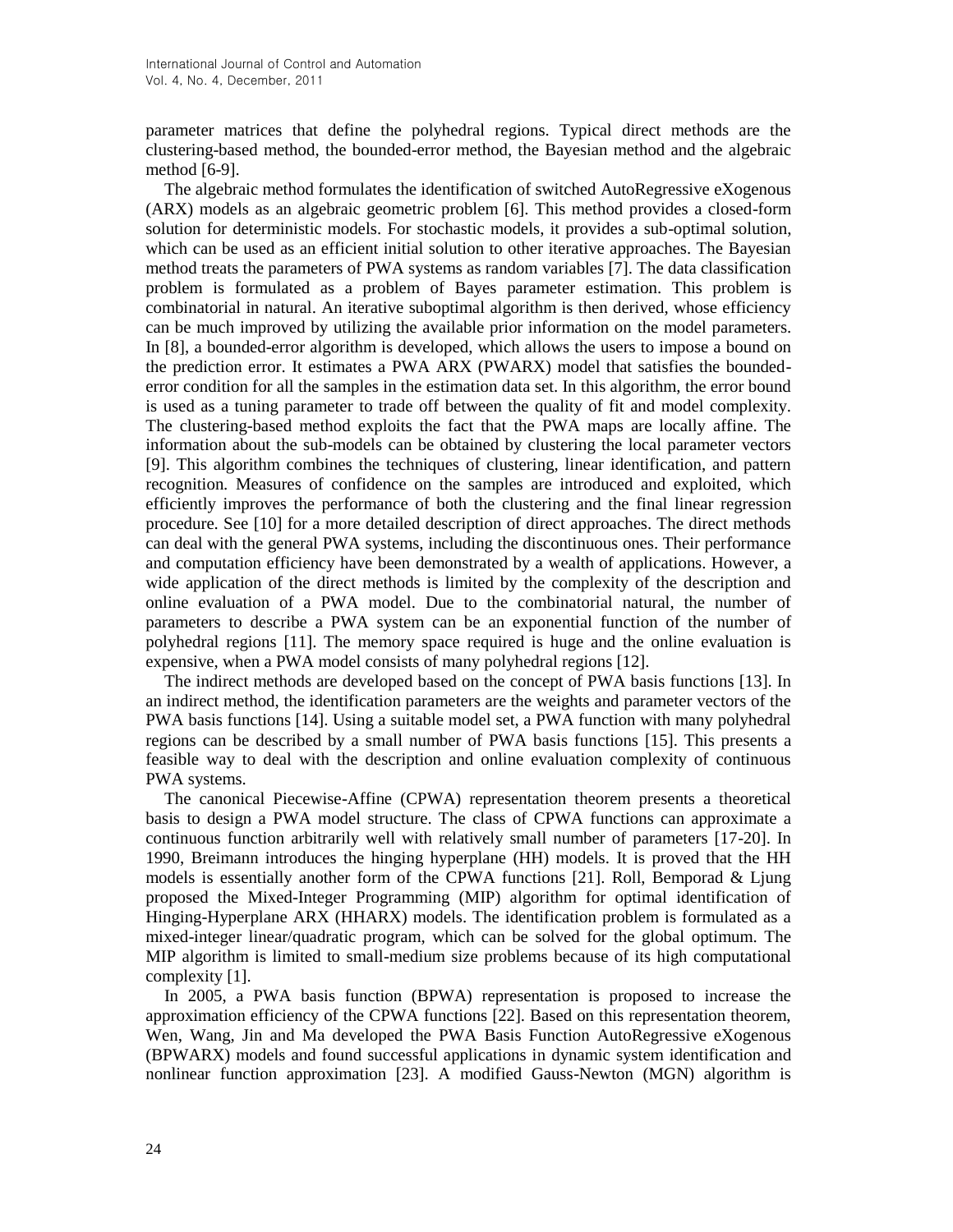developed to build the BPWARX models from the input-output data. Although the MGN algorithm is computationally efficient compared with the competing algorithms, its identification is formulated as a non-convex optimization problem. Therefore, the efficiency of this algorithm is limited when dealing with large-scale problems.

This paper proposes a novel parameter space decomposition theorem for the class of BPWA functions. A recursive PWA (RPWA) algorithm is developed using the assumption of invariant geometrical structure. The online identification time of the RPWA algorithm is negligible, and there is no significant loss in precision compared with the MGN algorithm. The performance of the RPWA algorithm is supported by two benchmark problems.

### **2. BPWA Functions**

#### **2.1 BPWA Basis Function**

**Definition 1** <sup>[24]</sup> In  $R^n$ , a set of points  $\{v_i\}_{i=0}^m$ ,  $m \ge n$  are said to be in general position or affinely independent, if no *n*+1 of them lie in an (*n*-1)-dimensional hyperplane.

**Definition 2**<sup>[17]</sup> In  $R^n$ , a continuous PWA function  $B(x) = \max\{a_1^T x + b_1, \dots, a_{n+1}^T x + b_{n+1}\}\$ 

$$
B(x) = \max\{a_1^T x + b_1, \cdots, a_{n+1}^T x + b_{n+1}\}\tag{1}
$$

is defined as a BPWA basis function, if the common intersection of each group of two polyhedral regions forms an (*n*-1)-dimensional manifold in the domain space, and  $a_i \in R^n, b_i \in R$  with  $i = 1, \dots, n+1$ .

Fig. 1 shows the domain partition of a BPWA basis function in 2 dimensions. The domain consists of 3 polyhedral regions, and is spanned by a set of 4 points. It is easy to see that the intersection of each couple regions is a 1-dimensional manifold.

In  $R^n$ , a  $B(x)$  is uniquely specified by  $n+2$  points  $\{v_i\}_{i=0}^{n+1}$  $\{v_i\}_{i=0}^{n+1}$  $\sum_{i=0}^{n+1}$  in general position. Let  $\{x_i, y_i\}$  be the coordinates of  $v_i, i = 0, \dots, n+1$ . Assume that the point  $v_0$  be the common

intersection of *n*+1 affine functions, i.e.  
\n
$$
a_1^T x_0 + b_1 = a_2^T x_0 + b_2 = \dots = a_{n+1}^T x_0 + b_{n+1} = y_0
$$
\n(2)

Assume further that the *i*-th affine function is uniquely specified by the set of *n*+1 points  $\{v_0, v_j\}$  with  $j = 1, \dots, n+1, j \neq i$  and  $i \in \{1, \dots, n+1\}$ . We can get all the coefficients of affine functions:

$$
[a_i^T b_i]^T = A_i^{-1} Y_i \tag{3}
$$

where  $A_i = [X_1^T, \dots, X_{i-1}^T, X_{i+1}^T, \dots, X_{n+1}^T]^T$ ,  $Y_i = [y_0, \dots, y_{i-1}, y_{i+1}, \dots, y_{n+1}]^T$  and  $X_j = [x_j^T, 1]^T$  with  $j = 0, \dots, n+1$ . Meanwhile, we can further get that the equations

$$
a_j^T x_k + b_j = y_k, j = 1, \dots, n+1, j \neq k
$$
 (4)

hold for any  $\{x_k, y_k\}$ ,  $k \in \{1, \dots, n+1\}$ .

Assume that a PWA basis function  $B(x)$  is defined over a compact set  $D \subset R^n$  in *n*dimensions. We can always find  $n+1$  points  $\{\overline{v}_i\}_{i=1}^{n+1}$  $\{\overline{v}_i\}_{i=1}^{n+1}$  $\overline{v}_{0}^{n+1}$  at the boundary of *D* and a point  $\overline{v}_{0}$ at the interior of *D*, such that Equation (4) holds. The set of  $n+2$  points  ${\overline{v}_i}_{i=0}^{n+1}$  $\{\overline{v}_i\}_{i=0}^{n+1}$  $_{=0}^{i+1}$  is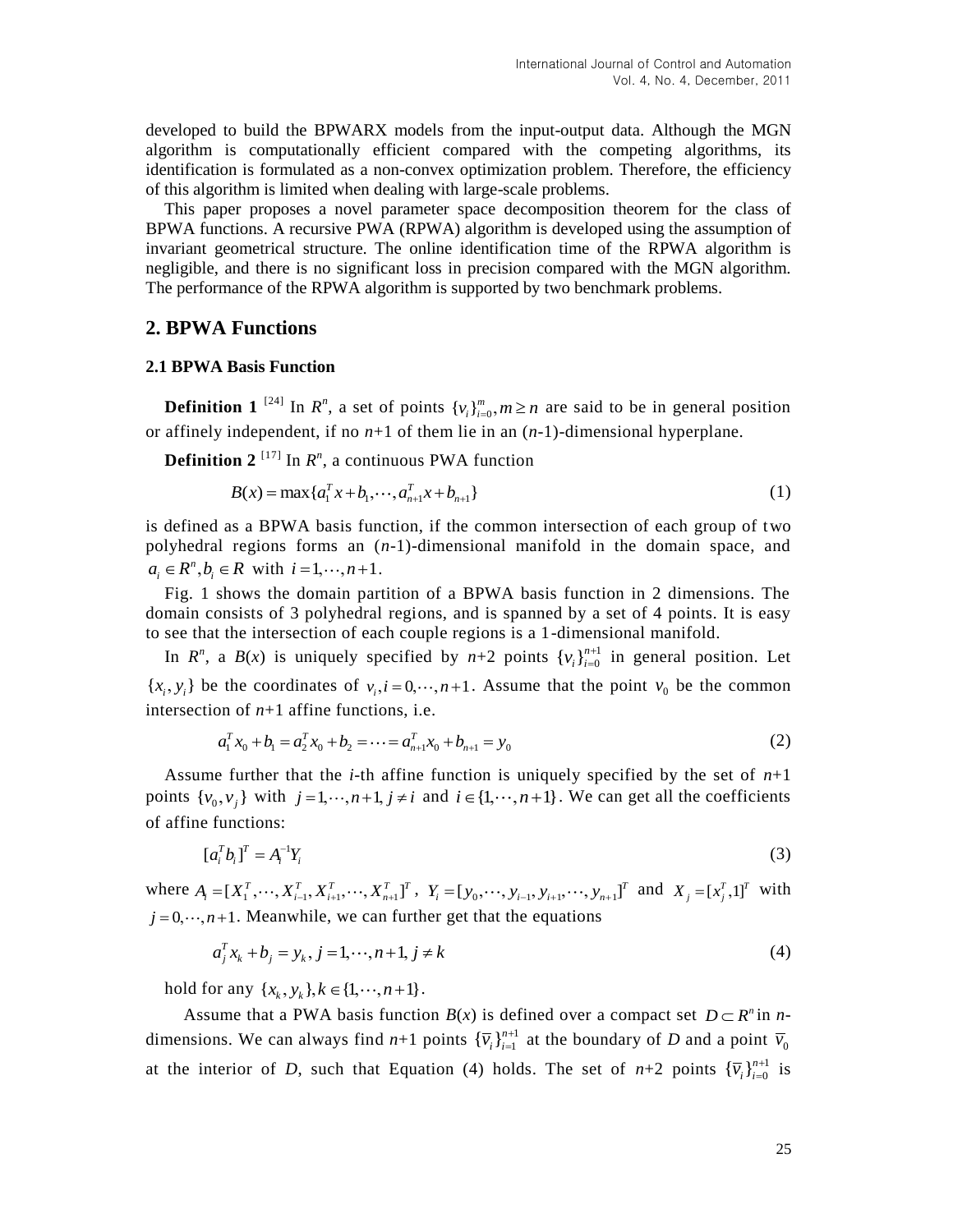defined as the generating points of  $B(x)$ . They specify the minimum and maximum function values of a PWA basis function [22].



#### **Fig 1. Domain Partition of a BPWA Basis Function in 2 Dimensions**

#### **2.2 BPWA Approximation Theorem**

**Definition 3**<sup>[20]</sup> A function  $p(x): R^n \to R$  is defined as a BPWA function, if

$$
p(x) = a^T x + b + \sum_{m=1}^{M} \gamma_m B_m(x)
$$
 (5)

where  $B_m(x)$  is a BPWA basis function,  $a \in R^n$  and  $b, \gamma_m \in R$ .

**Lemma**  $\mathbf{1}^{[17]}$  Let  $f(x)$  be a sufficient smooth function. There must exist a  $M>0$ , such that for any positive integer  $c_B$ , there exist a BPWA function  $p(x)$  with *M* basis functions, such that

$$
\|p(x) - f(x)\| \le \frac{c_B}{M}
$$
\n<sup>(6)</sup>

with  $c_B = c_B(f(x))$  is a functional of  $f(x)$ , and  $\|\cdot\|$  denotes a norm on  $\Gamma$ .

Lemma 1 provides the theoretical foundation of using the BPWA functions in nonlinear approximation and dynamic identification.

## **3. Parameter Space Decomposition Theory of BPWA Functions**

In this section, the parameter space decomposition theory is first developed for a single BPWA basis function. It is then generalized to the class of BPWA functions.

**Lemma 2** Any BPWA basis function  $B(x): D \to R$  has a unique decomposed parametric representation

ic representation  
\n
$$
B(x) = \alpha^{T} x + \beta + \gamma \max \{0, \alpha_{1}^{T} x + \beta_{1}, \cdots, \alpha_{n}^{T} x + \beta_{n} \}
$$
\n(7)

where

$$
\max_{x \in D} \left\{ 0, \alpha_1^T x + \beta_1, \cdots, \alpha_n^T x + \beta_n \right\} = 1
$$
\n(8)

with  $\alpha \in R^n$ ,  $\beta \in R$ ,  $\gamma \in R$  specifies functional values at generating points in the range space, and  $\alpha_i \in \mathbb{R}^n$ ,  $\beta_i \in \mathbb{R}$  defines the domain partition of  $B(x)$  in the domain space.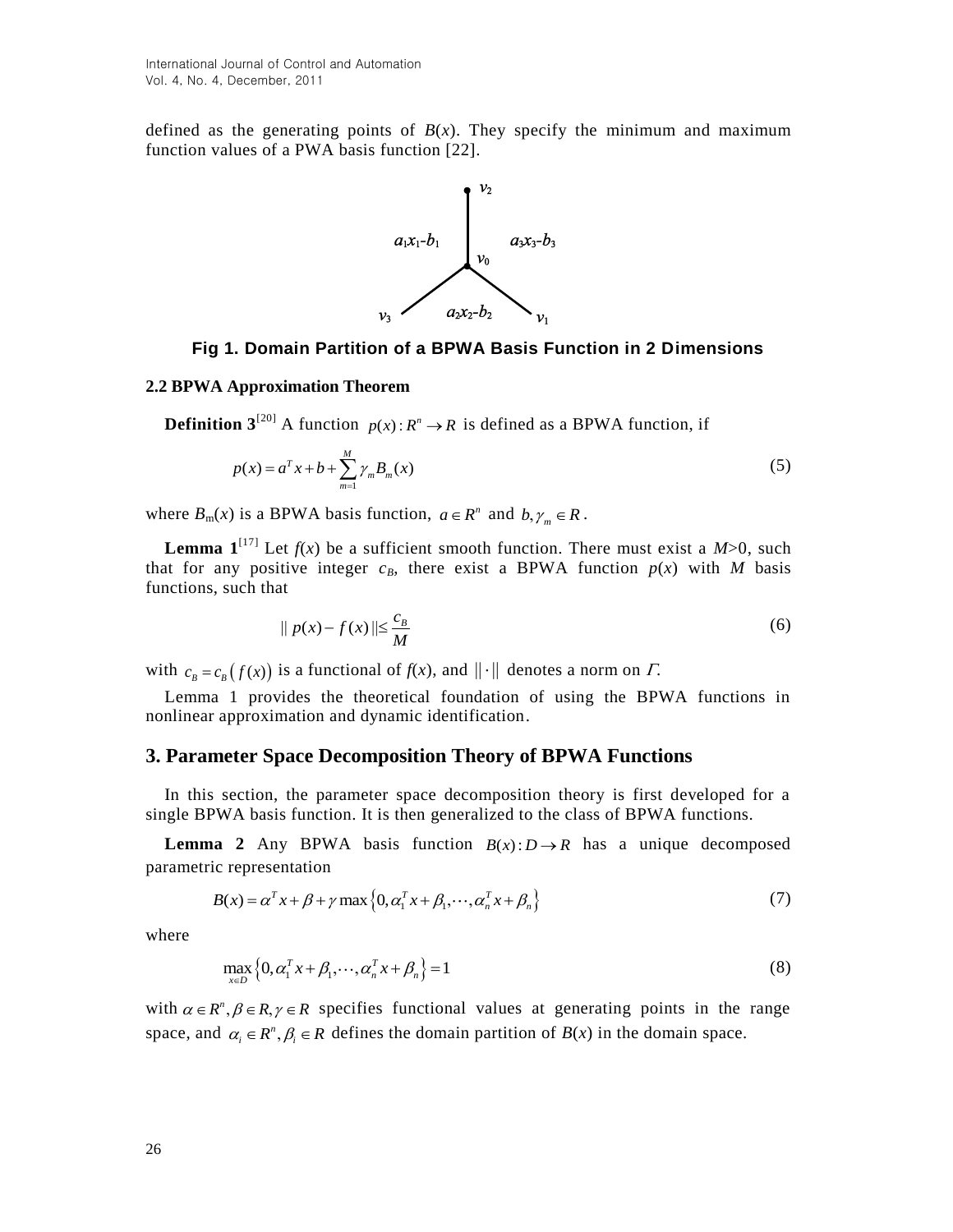*Proof.* Let  $B(x)$  be a BPWA basis function generated by a set of  $n+2$  generating points  $\{x_i, y_i\}_{i=0}^{n+1}$ . Without loss of generalization, we assume that the first *n*+1 points { $x_i$ ,  $y_i$ } $_{i=0}^n$  specify the (*n*+1)-th local affine function (See Fig. 1 for a 2-dimensional case). This implies that<br>  $\max{\{\alpha_1^T x_i + \beta_1, \cdots, \alpha_{n+1}^T x_i + \beta_{n+1}\}} = \begin{cases} \alpha_{n+1}^T x_i + \beta_{n+1} & i=0, \cdots, n \\ \alpha_{n+1}^T x_i + \beta_{n+1$ 

case). This implies that  
\n
$$
\max{\{\alpha_{1}^{T} x_{i} + \beta_{1}, \cdots, \alpha_{n+1}^{T} x_{i} + \beta_{n+1}\}} = \begin{cases} \alpha_{n+1}^{T} x_{i} + \beta_{n+1} & i=0, \cdots, n \\ \alpha_{j}^{T} x_{i} + \beta_{j} & i=n+1, j \in \{1, \cdots, n\} \end{cases}
$$
\n(9)

Combining (7) and (9), we have

$$
\begin{cases}\n\alpha^T x_0 + \beta + \gamma (\alpha_{n+1}^T x_0 + \beta_{n+1}) &= y_0 \\
\vdots \\
\alpha^T x_n + \beta + \gamma (\alpha_{n+1}^T x_n + \beta_{n+1}) &= y_n \\
\alpha^T x_{n+1} + \beta + \gamma (\alpha_j^T x_{n+1} + \beta_j) &= y_{n+1}\n\end{cases} (10)
$$

Rewrite (9) into the matrix form, we can get

$$
\begin{bmatrix} x_0^T & 1 & \alpha_{n+1}^T x_0 + \beta_{n+1} \\ \vdots & \vdots \\ x_n^T & 1 & \alpha_{n+1}^T x_n + \beta_{n+1} \\ x_{n+1}^T & 1 & \alpha_j^T x_{n+1} + \beta_j \end{bmatrix} \begin{bmatrix} \alpha \\ \beta \\ \gamma \end{bmatrix} = \begin{bmatrix} y_0 \\ \vdots \\ y_n \\ y_{n+1} \end{bmatrix}
$$
 (11)

Using elementary row operations, we have  
\n
$$
\begin{bmatrix}\nx_0^T & 1 & \alpha_{n+1}^T x_0 + \beta_{n+1} \\
\vdots & \vdots & \vdots \\
x_n^T & 1 & \alpha_{n+1}^T x_n + \beta_{n+1} \\
x_{n+1}^T & 1 & \alpha_j^T x_{n+1} + \beta_j\n\end{bmatrix} \begin{bmatrix}\nx_0^T & 1 & \alpha_{n+1}^T x_0 + \beta_{n+1} \\
\vdots & \vdots \\
\alpha_{n+1}^T x_0 + \beta_{n+1} \\
\vdots & \vdots \\
\alpha_{n+1}^T x_0 + \beta_{n+1}\n\end{bmatrix}
$$
\n(12)

It follows that

$$
\begin{vmatrix}\nx_1 & \frac{1}{2} (x_{n+1} & x_0) & \frac{1}{2} (x_n & x_{n+1}) & x_{n+1} (p_j & p_{n+1})\n\end{vmatrix}
$$
\n  
\n*Ans* that\n
$$
\begin{vmatrix}\nx_0^T & 1 & \alpha_{n+1}^T x_0 + \beta_{n+1} \\
\vdots & \vdots \\
x_n^T & 1 & \alpha_{n+1}^T x_n + \beta_{n+1} \\
\vdots & \vdots \\
x_{n+1}^T & 1 & \alpha_j^T x_{n+1} + \beta_j\n\end{vmatrix} = \begin{vmatrix}\nx_0^T & 1 & \alpha_{n+1}^T x_0 + \beta_{n+1} \\
\vdots & \vdots \\
\left(x_n - x_0\right)^T & 0 & 0 \\
\left(x_{n+1} - x_0\right)^T & 0 & \left(\alpha_j - \alpha_{n+1}\right)^T x_{n+1} + \left(\beta_j - \beta_{n+1}\right)\n\end{vmatrix} \begin{vmatrix}\nx_1 - x_0 \\
x_1 - x_0\n\end{vmatrix} \tag{13}
$$
\n
$$
= 1 \cdot \left[ \left(\alpha_j - \alpha_{n+1}\right)^T x_{n+1} + \left(\beta_j - \beta_{n+1}\right) \right] \begin{vmatrix}\n\left(x_1 - x_0\right)^T \\
\left(x_n - x_0\right)^T\n\end{vmatrix}
$$
\nthat the points  $\{x_i, y_i\}_{i=0}^n$  are in general position. We have\n
$$
\begin{vmatrix}\n\left(x_1 - x_0\right)^T \\
\left(x_1 - x_0\right)^T\n\end{vmatrix} \neq 0.
$$

Note th  ${x_i, y_i}_{i=0}^n$  $(x_n - x_0)$ 0 *T*  $x_n - x$ ≠

follows from Definition 3 that  $(\alpha_j - \alpha_{n+1})^T x_{n+1} + (\beta_j - \beta_{n+1}) \neq 0$ . It immediately leads that the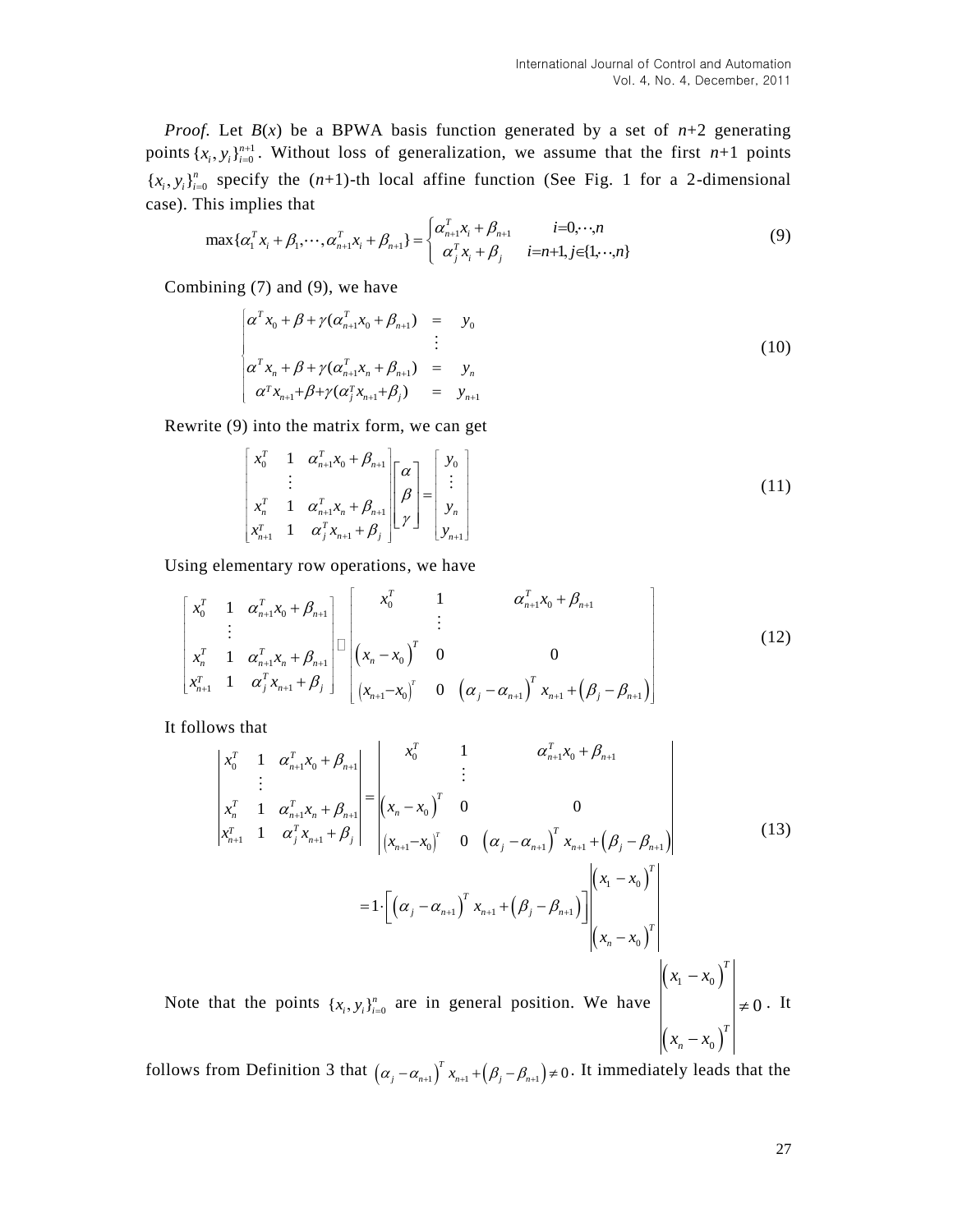coefficient matrix in (11) is nonsingular. Therefore, if the coefficients of affine functions  $\{\alpha_i, \beta_i\}_{i=1}^{n+1}$  $\left( \alpha_i, \beta_i \right)_{i=1}^{n+1}$  $B(x)$  are known, there always exists one and only one set of  $[\alpha^{\tau}, \beta, \gamma]^{\tau}$ , such that the set of linear equations of (9) are satisfied.

Equation (9) can be further decomposed into  $n+2$  sets of equations

$$
\begin{cases}\n\alpha^T x_0 + \beta = y_0 \\
\vdots \\
\alpha^T x_n + \beta = y_n \\
\alpha^T x_{n+1} + \beta + \gamma = y_{n+1}\n\end{cases}
$$
\n(14)  
\n
$$
\begin{cases}\n\alpha_1^T x_0 + \beta_1 = 0 \\
\alpha_1^T x_2 + \beta_1 = 0 \\
\vdots \\
\alpha_1^T x_{n+1} + \beta_1 = 1\n\end{cases}
$$
\n(15)  
\n
$$
\begin{cases}\n\alpha_j^T x_0 + \beta_j = 0 \\
\vdots \\
\alpha_j^T x_{j-1} + \beta_j = 0 \\
\vdots \\
\alpha_j^T x_{j+1} + \beta_j = 0\n\end{cases}
$$
\n(16)  
\n
$$
\begin{cases}\n\alpha_j^T x_{j+1} + \beta_j = 1 \\
\vdots \\
\alpha_j^T x_{n+1} + \beta_j = 1 \\
\vdots \\
\alpha_{n+1}^T x_0 + \beta_{n+1} = 0 \\
\vdots \\
\alpha_{n+1}^T x_n + \beta_{n+1} = 0\n\end{cases}
$$
\n(17)

Equation (15-17) specifies the coefficients  $\{\alpha_i, \beta_i\}_{i=1}^{n+1}$  $,\beta_i\big\rbrace_{i=1}^{n+1}$  $\left( \alpha_i, \beta_i \right)_{i=1}^{n+1}$  $\sum_{i=1}^{n+1}$ . The values of  $\alpha_i$ ,  $\beta_i$ , are independent from the function values at generating points  $\{y_i\}_{i=0}^n$ . They only define the boundaries of different polyhedral regions in the domain space. For example,  $\alpha_1^T x + \beta_1 = \alpha_2^T x + \beta_2$  defines a boundary between polyhedral region  $R_1$  and  $R_2$ . It follows from Equation (17) that  $\alpha_{n+1}=0$ ,  $\beta_{n+1}=0$ . Then  $\max\{0, \alpha_1^T x + \beta_1, \cdots, \alpha_n^T x + \beta_n\}$  is defined as the standard form of the BPWA basis function  $B(x)$ , where  $\{\alpha_i, \beta_i\}_{i=1}^n$  $\left( \alpha_i, \beta_i \right)_{i=1}^n$  are defined as the geometrical parameters of  $B(x)$ . In addition, it is also implicitly defined in Equation geometrical parameters of  $B(x)$ . In addition, it<br>(15-17) that  $0 \le \max_{x \in D} \left\{0, \alpha_1^T x + \beta_1, \dots, \alpha_n^T x + \beta_n \right\} \le 1$ .

Equation (14) specifies the coefficients  $[\alpha^T, \beta, \gamma]^T$ , which are directly calculated from function values at generating points  $\{y_i\}_{i=0}^n$ . This implies that  $\alpha$ ,  $\beta$ ,  $\gamma$  uniquely specify the function value of a  $B(x)$  at the generating point in the range space. Then the coefficients  $\alpha$ ,  $\beta$ ,  $\gamma$  are defined as the algebraic parameters of the BPWA basis function *B*(*x*). It should be noted that  $\alpha$ ,  $\beta$ ,  $\gamma$  has no effect on the domain partition of a PWA basis function.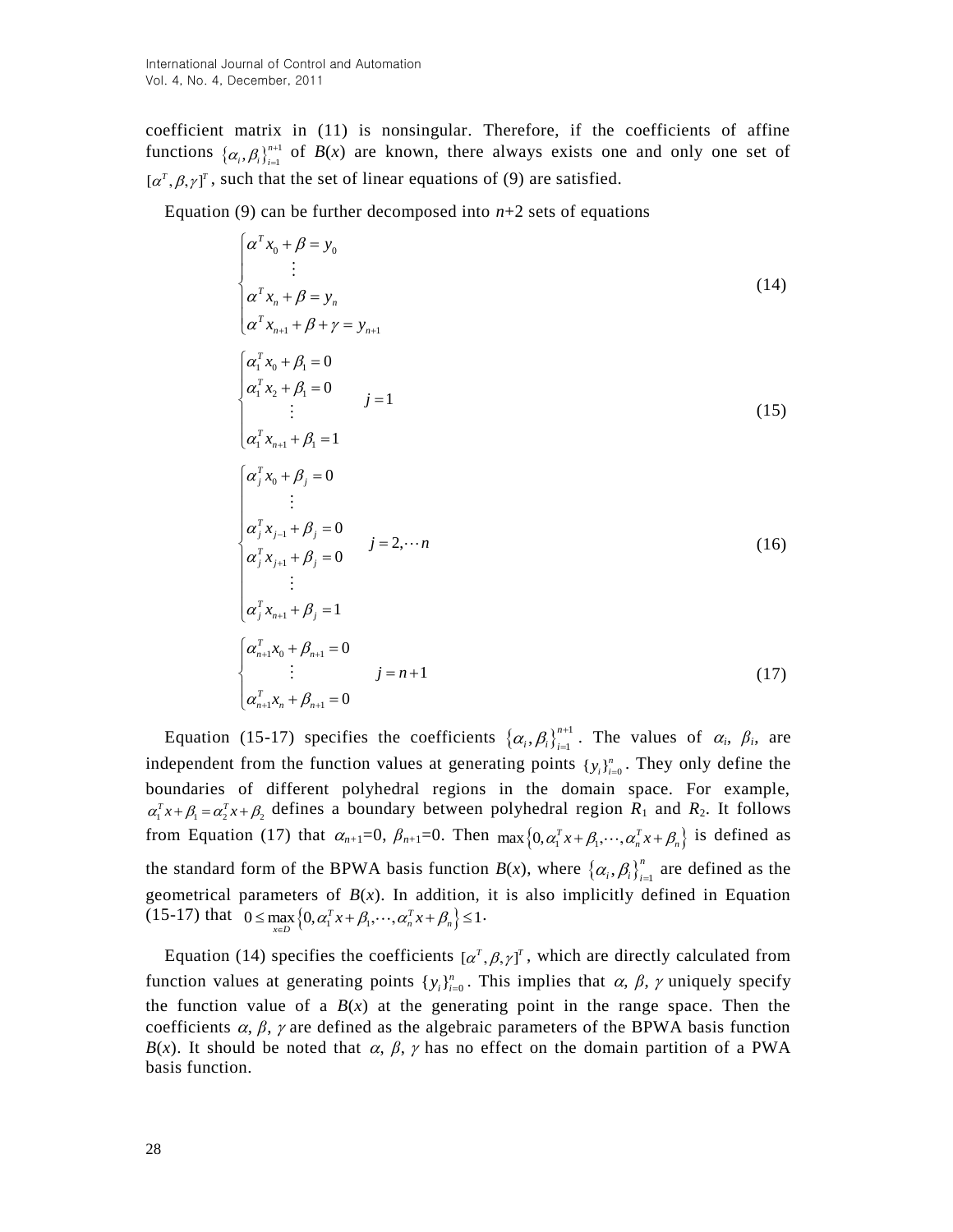Now we have proved that for any BPWA basis function, there exist one and only one set of algebraic parameters  $[\alpha^T, \beta, \gamma]^T$  and geometrical parameters  $\{\alpha_i, \beta_i\}_{i=0}^n$  $\left( \alpha_i, \beta_i \right)_{i=0}^n$ , such that Equation (7) holds. This completes the proof of Lemma 2.  $\square$ 

It Equation (7) holds. This completes the proof of Lemma 2.  $\Box$ <br>Let  $B_1(x) = \max\{a_1^T x + b_1, \dots, a_{n+1}^T x + b_{n+1}\}$  and  $B_2(x) = \max\{\overline{a}_1^T x + \overline{b}_1, \dots, \overline{a}_{n+1}^T x + \overline{b}_{n+1}\}$  be two BPWA basis functions. Assume that  $B_1(x)$ ,  $B_2(x)$  are defined over the same domain partition. According to Lemma 1, we have the decompositions  $B_1(x) = \alpha^T x + \beta + \gamma \max\{0, \alpha_1^T x + \beta_1, \dots, \alpha_n^T x + \beta_n\}$ 

$$
B_1(x) = \alpha^T x + \beta + \gamma \max\{0, \alpha_1^T x + \beta_1, \cdots, \alpha_n^T x + \beta_n\}
$$
\n(18)

$$
B_1(x) = \alpha^T x + \beta + \gamma \max\{0, \alpha_1^T x + \beta_1, \cdots, \alpha_n^T x + \beta_n\}
$$
  
\n
$$
B_2(x) = \overline{\alpha}^T x + \overline{\beta} + \overline{\gamma} \max\{0, \alpha_1^T x + \beta_1, \cdots, \alpha_n^T x + \beta_n\}
$$
\n(19)

$$
B_2(x) = \alpha^r x + \beta + \gamma \max\{0, \alpha_1 x + \beta_1, \cdots, \alpha_n x + \beta_n\}
$$
  
\nIt follows that the equation  
\n
$$
\overline{B}(x) = k_1 B_1(x) + k_2 B_2(x)
$$
\n
$$
= (k_1 \alpha + k_2 \overline{\alpha})^T x + (k_1 \beta + k_2 \overline{\beta}) + (k_1 \gamma + k_2 \overline{\gamma}) \max\{0, \alpha_1^T x + \beta_1, \cdots, \alpha_n^T x + \beta_n\}
$$
\n(20)

holds for any  $k_1, k_2 \in \mathbb{R}$ . It is easy to see that the linear combination of two BPWA basis functions can be reduced as the weighted sum of their algebraic parameters, if they share the same set of geometrical parameters.

The same set of geometrical parameters.  
\nIf 
$$
B_1(x)
$$
,  $B_2(x)$  are defined over different domain partitions, we can get  
\n
$$
B_1(x) = \alpha^T x + \beta + \gamma \max\{0, \alpha_1^T x + \beta_1, \cdots, \alpha_n^T x + \beta_n\} + 0 \max\{0, \overline{\alpha}_1^T x + \overline{\beta}_1, \cdots, \overline{\alpha}_n^T x + \overline{\beta}_n\}
$$
\n(21)  
\n
$$
B_2(x) = \overline{\alpha}^T x + \overline{\beta} + 0 \max\{0, \alpha_1^T x + \beta_1, \cdots, \alpha_n^T x + \beta_n\} + \overline{\gamma} \max\{0, \overline{\alpha}_1^T x + \overline{\beta}_1, \cdots, \overline{\alpha}_n^T x + \overline{\beta}_n\}
$$
\n(22)

$$
B_1(x) = \alpha x + \beta + \gamma \max\{0, \alpha_1 x + \beta_1, \cdots, \alpha_n x + \beta_n\} + \text{Omax}\{0, \alpha_1 x + \beta_1, \cdots, \alpha_n x + \beta_n\} \tag{21}
$$
\n
$$
B_2(x) = \overline{\alpha}^T x + \overline{\beta} + 0 \max\{0, \alpha_1^T x + \beta_1, \cdots, \alpha_n^T x + \beta_n\} + \overline{\gamma} \max\{0, \overline{\alpha}_1^T x + \overline{\beta}_1, \cdots, \overline{\alpha}_n^T x + \overline{\beta}_n\} \tag{22}
$$

It immediately follows that

$$
-a^{(x+p)+\text{of } (x,a_1x+b_1,\cdots,a_nx+p_n)+\text{that } (x,a_1x+p_1,\cdots,a_nx+p_n)}
$$
(22)  
nediately follows that  

$$
\hat{B}(x) = k_1B_1(x) + k_2B_2(x)
$$

$$
= (k_1\alpha + k_2\overline{\alpha})^T x + (k_1\beta + k_2\overline{\beta})
$$

$$
+k_1\gamma \max\{0, \alpha_1^T x + \beta_1, \cdots, \alpha_n^T x + \beta_n\} + k_2\overline{\gamma} \max\{0, \overline{\alpha}_1^T x + \overline{\beta}_1, \cdots, \overline{\alpha}_n^T x + \overline{\beta}_n\}
$$
(23)

In (23), there are two kinds of calculations. The first one is the weighted sum of the algebraic parameters, which is introduced by the linear combination of  $B_1(x)$  and  $B_2(x)$ . The second is the superposition of the domain partitions, which is produced by two sets of different geometrical parameters. This implies that the two terms or different geometrical parameters. Inis implies that the two terms<br>max $\{0, \alpha_1^T x + \beta_1, \dots, \alpha_n^T x + \beta_n\}$  and max $\{0, \overline{\alpha}_1^T x + \overline{\beta}_1, \dots, \overline{\alpha}_n^T x + \overline{\beta}_n\}$  defines the polyhedral partitions of  $\hat{B}(x)$  in the domain space. The geometrical domain partition is closed to addition and scalar multiplication. It leads that the domain partition of is of  $B(x)$  in the domain space. The geometrical domain partition is closed to and scalar multiplication. It leads that the domain partition of  $k_1 \gamma \max\{0, \alpha_1^T x + \beta_1, \cdots, \alpha_n^T x + \beta_n\} + k_2 \overline{\gamma} \max\{0, \overline{\alpha}_1^T x + \overline{\beta}_1, \$ 

$$
k_1 \gamma \max\{0, \alpha_1^T x + \beta_1, \cdots, \alpha_n^T x + \beta_n\} + k_2 \overline{\gamma} \max\{0, \overline{\alpha}_1^T x + \overline{\beta}_1, \cdots, \overline{\alpha}_n^T x + \overline{\beta}_n\}
$$
(24)

is exactly the same with that of

y the same with that of  
\n
$$
\max\{0, \alpha_1^T x + \beta_1, \cdots, \alpha_n^T x + \beta_n\} + \max\{0, \overline{\alpha}_1^T x + \overline{\beta}_1, \cdots, \overline{\alpha}_n^T x + \overline{\beta}_n\}
$$
\n(25)

Here it is shown that the algebraic and geometrical parameters of the BPWA basis functions follow different calculation rules. This conclusion can be generalized to the BPWA functions.

**Theorem 1** Any BPWA function has a unique decomposed parametric representation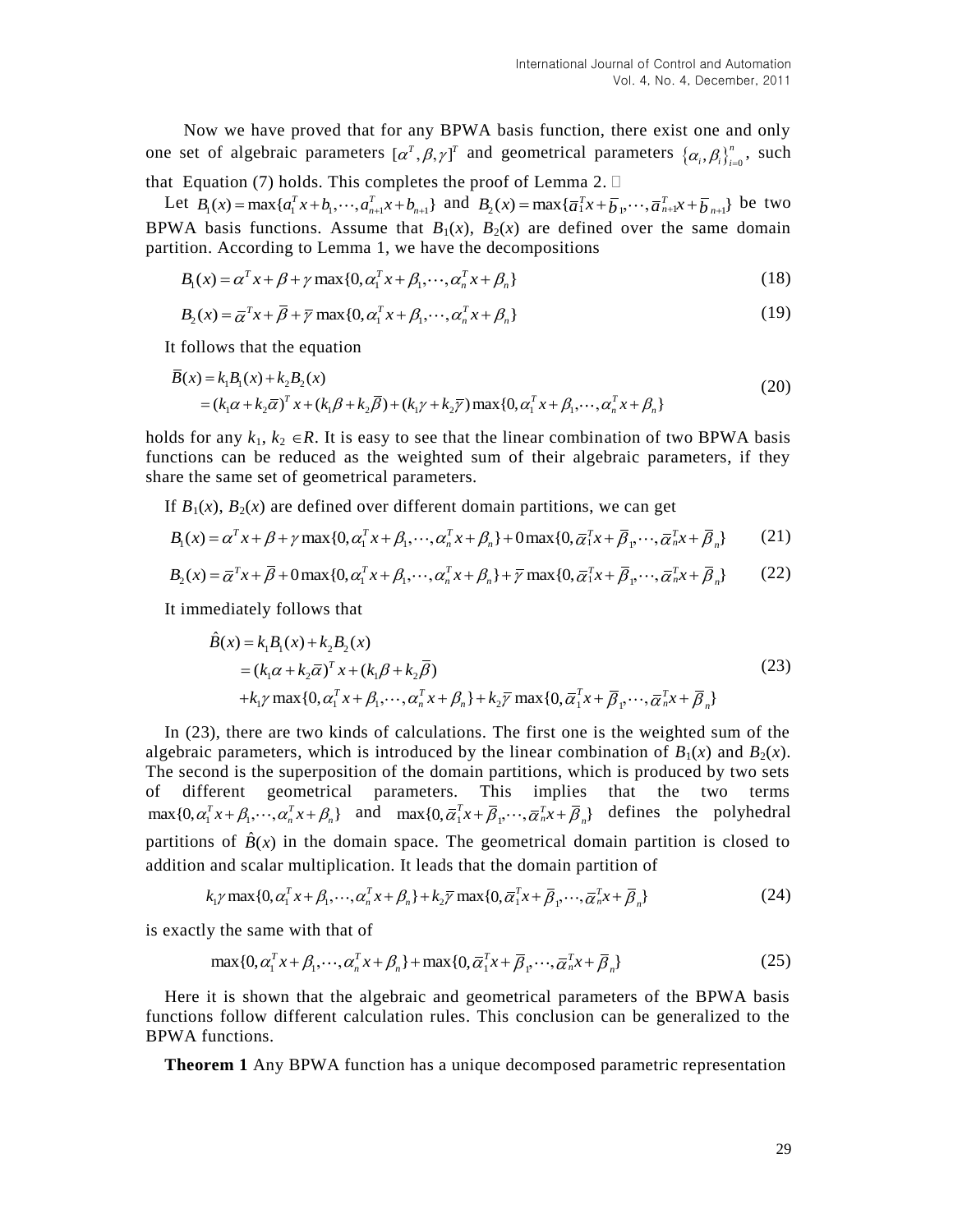$$
p(x) = \alpha^{T} x + \beta + \sum_{m=1}^{M} \gamma_{m} \max \left\{ 0, \alpha_{m,1}^{T} x + \beta_{m,1}, \cdots, \alpha_{m,n}^{T} x + \beta_{m,n} \right\}
$$
 (26)

if  $p(x): D \to R$  is defined over a compact set  $D \in R^n$ , where  $p(x): D \to K$  is defined over a compact set  $D \in K$ , where  $\max_{x \in D} \{0, \alpha_1^T x + \beta_1, \dots, \alpha_n^T x + \beta_n\} = 1$ ,  $\alpha, \beta, \gamma_m$  are algebraic parameters, and  $\alpha_{m,i}, \beta_{m,i}$  are geometrical parameters with  $i = 1, \dots, n+1, m = 1, \dots, M$ .

*Proof.* A BPWA function is formulated as a weighted sum of *M* BPWA basis functions and an affine function. Using Lemma 1, we have that the decomposition  $B_m(x) = \alpha_m^T x + \beta_m + \gamma_m \max\{0, \alpha_{m,1}^T x + \beta_{m,1}, \dots, \alpha_{m,n}^T x + \beta_{m,n}\}\$ 

$$
B_m(x) = \alpha_m^T x + \beta_m + \gamma_m \max\{0, \alpha_{m,1}^T x + \beta_{m,1}, \cdots, \alpha_{m,n}^T x + \beta_{m,n}\}\tag{27}
$$

holds for any 
$$
m \in \{1, \dots, M\}
$$
. It follows that  
\n
$$
p(x) = a^T x + b + \sum_{m=1}^{M} B_m(x)
$$
\n
$$
= a^T x + b + \sum_{m=1}^{M} \alpha_m^T x + \beta_m + \gamma_m \max\{0, \alpha_{m,1}^T x + \beta_{m,1}, \dots, \alpha_{m,n}^T x + \beta_{m,n}\}
$$
\n(28)

By defining  $\alpha = a + \sum_{m=1}^{M}$  $\alpha = a + \sum_{m=1}^{M} \alpha_m$  and  $\beta = b + \sum_{m=1}^{M}$ 

defining 
$$
\alpha = a + \sum_{m=1}^{M} \alpha_m
$$
 and  $\beta = b + \sum_{m=1}^{M} \beta_m$ , we can obtain  
\n
$$
p(x) = \alpha^T x + \beta + \sum_{m=1}^{M} \gamma_m \max\{0, \alpha_{m,1}^T x + \beta_{m,1}, \cdots, \alpha_{m,n}^T x + \beta_{m,n}\}
$$
\n(29)

 $p(x) = a^T x + \beta + \sum_{n=1}^{M} \gamma_n \max \{0, \alpha_{n,t}^T x + \beta_{n,t}, \cdots, \alpha_{n,t}^T x + \beta_{n,t} \}$ <br>
if  $p(x): D \rightarrow R$  is defined over a compare of  $p(x): D \rightarrow R$  is defined over a compare  $[0, \alpha_i^T x + \beta_i, \cdots, \alpha_n^T x + \beta_i] = 1$ ,  $\alpha, \beta, \gamma_n$  are algebraic geometri Note that  $a, b, \alpha_m, \beta_m$  are algebraic parameters. Their affine combinations also specify the function values of  $p(x)$  in the range space. Then  $\alpha, \beta, \gamma_m$  are also algebraic the function values of  $p(x)$  in the range space. Then  $\alpha, \beta, \gamma_m$  are also algebrate<br>parameters. Meanwhile, the superposition of  $\max\{0, \alpha_{m,1}^T x + \beta_{m,1}, \cdots, \alpha_{m,n}^T x + \beta_{m,n}\}$  produces the polyhedral partitions in the domain space. Therefore,  $\{\alpha_m, \beta_m\}_{m=1}^M$  $\alpha_m$ ,  $\beta_m$   $_{m=1}^M$  are the geometrical parameters. Here it is proved that any BPWA function has a parametric decomposition representation.

Theorem 1 shows that the parameter space of a BPWA function can be decomposed into two subspaces: the algebraic and geometrical parameter spaces. The parameters in the algebraic subspace have no effect on the geometrical structure of a BPWA function in the domain. Meanwhile, the parameters in the geometrical subspace do not change the function values of a BPWA function in the range space.

**Corollary 1** The BPWA basis functions with the addition and scalar multiplication operations define a linear space, if they are defined over the same domain partition.

*Proof.* According to Theorem 1, the BPWA functions over a fixed domain partition

share the same set of geometrical parameters, i.e.  
\n
$$
p(x) = \alpha^T x + \beta + \sum_{m=1}^{M} \gamma_m \max\{0, \alpha_{m,1}^T x + \beta_{m,1}, \cdots, \alpha_{m,n}^T x + \beta_{m,n}\}
$$
\n(30)

where  $\alpha_{m,i}, \beta_{m,i}$  are constants with  $m = 1, \dots, M$  and  $i = 1, \dots, n+1$ .

Denote  $p(x) = p(x | \Pi)$  with  $\Pi = \{ \alpha, \beta, \gamma_1, \dots, \gamma_M \}$ . The follow equations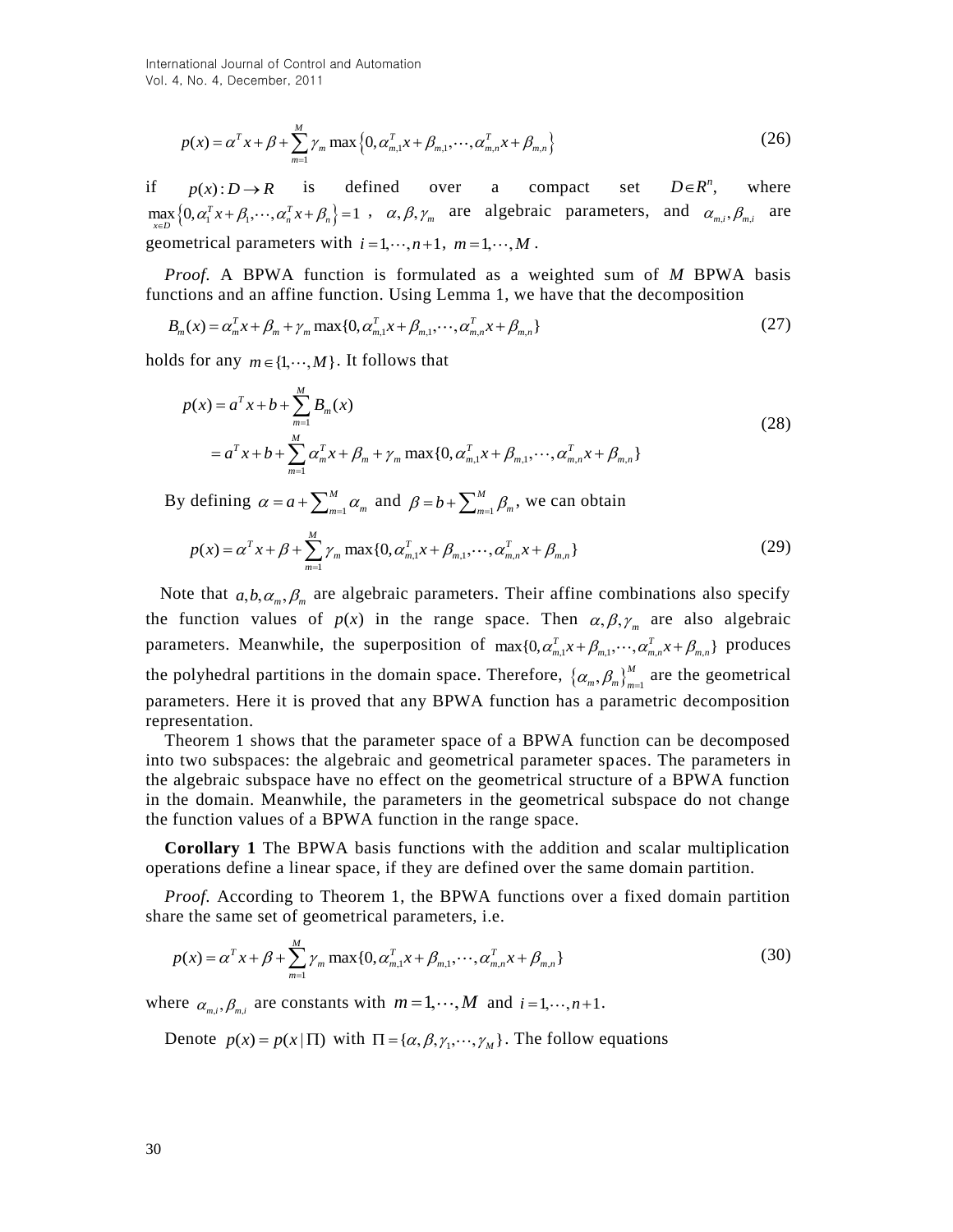International Journal of Control and Automation  
\nVol. 4, No. 4, December, 2011  
\n
$$
p(x | k_1\Pi_1 + k_2\Pi_2)
$$
\n
$$
= (k_1\alpha_1 + k_2\alpha_2)^T x + (k_1\beta_1 + k_2\beta_2) + \sum_{m=1}^{M} (k_1\gamma_{m,1} + k_2\gamma_{m,2}) \max\{0, \alpha_{m,1}^T x + \beta_{m,1}, \cdots, \alpha_{m,n}^T x + \beta_{m,n}\}
$$
(31)  
\n
$$
= k_1 p(x | \Pi_1) + k_2 p(x | \Pi_2)
$$

hold for any  $k_1, k_2 \in \mathbb{R}$ . In addition, it is trivial to verify the other properties of a linear space, e.g.  $p(x|0) = 0$ . Therefore, the set of BPWA functions spans a linear space, if their domain partitions are defined by the same set of geometrical parameters.  $\Box$ 

It follows from Corollary 1 that the BPWA functions on the same domain partitions present a pseudo-linear model structure. This feature can facilitate the design of an efficient identification algorithm.

### **4. Recursive Identification of PWA Systems**

### **4.1 BPWARX Model [17]**

We define the following BPWA ARX (BPWARX) model

$$
y(t) = \alpha^T \varphi(t) + \beta + \sum_{m=1}^{M} \gamma_m B_m(\varphi(t), \theta) + \varepsilon(t)
$$
\n(32)

where  $B_m(\varphi(t), \theta) = \max\left\{0, \varphi^T(t)\theta_{m,1}, \cdots, \varphi^T(t)\theta_{m,n}\right\}$  and  $\theta_{m,i} \in R^{n+1}$  are the coefficients,  $y(t) \in R$  is the measured output,  $\varepsilon(t) \in R$  is the error term, and *t* is the sampling time. Here  $\phi(t)$  is the regression vector consisting of previous inputs and outputs  $\phi(t) = [1, y(t-1), \dots, y(t-n_a), u(t-1), \dots, u(t-n_b)]^T$  (33)

$$
\varphi(t) = [1, y(t-1), \cdots, y(t-n_a), u(t-1), \cdots, u(t-n_b)]^T
$$
\n(33)

#### **4.2 Change of Regression Vector**

Given a BPWARX model with *M* BPWA basis functions. Assume that the geometrical structure is invariant. This implies that the geometrical parameters are kept constant. The set of M BPWA basis functions generates a nonlinear map  $g: \varphi(t) \to \phi(t)$ , where

$$
\phi(t) = [\varphi^T(t), B_1(\varphi(t)), \cdots, B_M(\varphi(t))]^T
$$
\n(34)

Although the relationship between  $y(t)$  and  $\phi(t)$  is nonlinear, the map is linear between  $y(t)$  and  $\phi(t)$ , i.e.

$$
y(t) \text{ and } \varphi(t), \text{ i.e.}
$$
  

$$
y(t) = f(\varphi(t), \theta) = \gamma g(\varphi(t), \theta) = \gamma \phi(t)
$$
 (35)

where  $\theta$ ,  $\gamma$  are the geometrical and algebraic parameters, respectively. Under the assumption of an invariant geometrical structure, the identification of  $\gamma$  is reduced to a least square regression problem.

#### **4.3 Recursive Identification Algorithm**

The RPWA algorithm is based on the assumption that the geometrical structure of a BPWARX model can be accurately identified off-line, and it is invariant in the online process. In the off-line stage, the geometrical structure of a BPWARX model is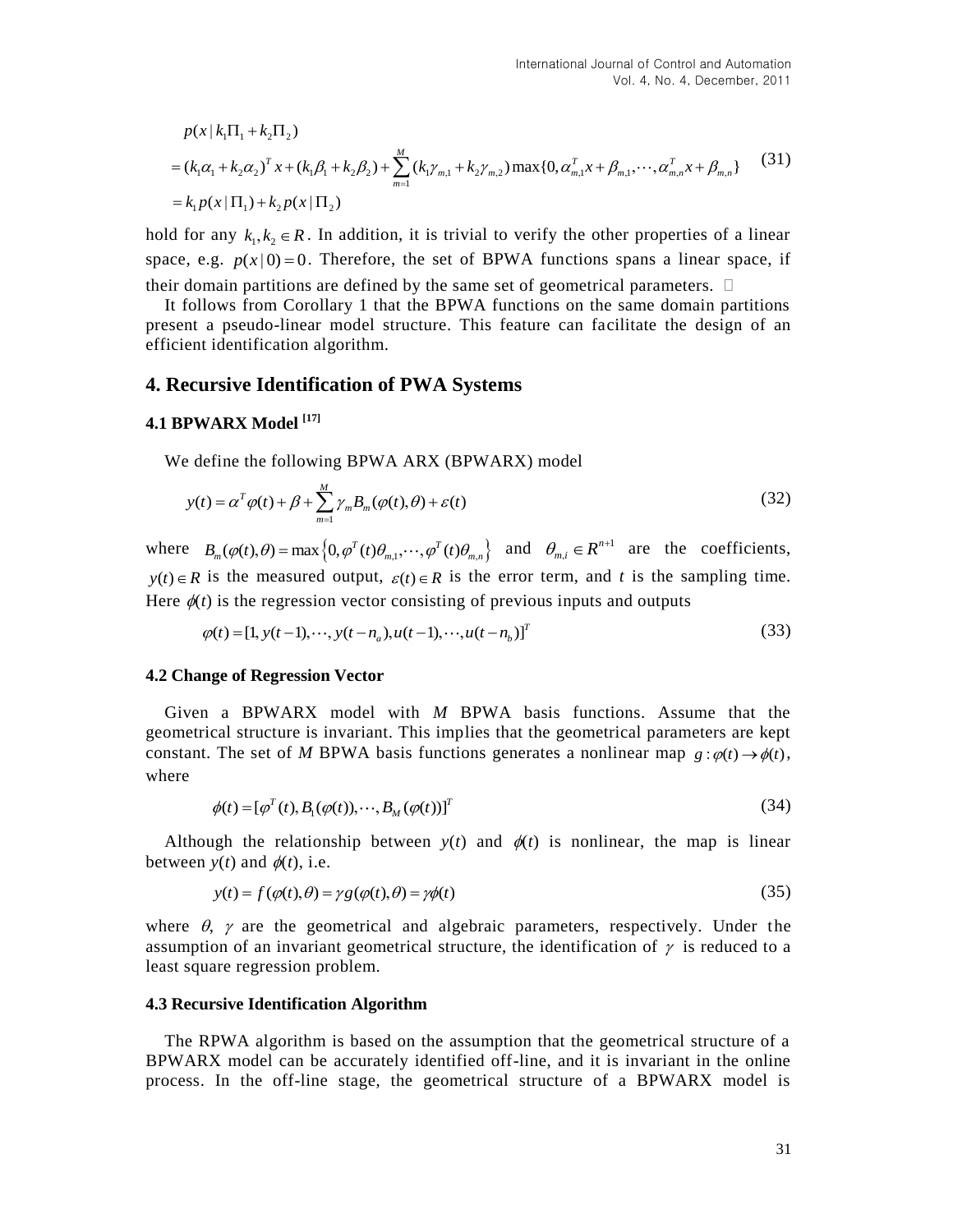identified using the MGN algorithm [14]. In the online stage, the recursive least square method is utilized for the identification of algebraic parameters. The main steps of this proposed algorithm are summarized as follows:

- 1) *Off-line stage:*
- a) Generate the input-output data  $\{u(t), y(t)\}_{t=1}^{T_1}$  for off-line identification;
	- b) Identify the algebraic and geometrical parameters of a BPWARX model using the MGN algorithm [17], i.e.

 $p(x) = f(\varphi(t), \hat{\theta}, \hat{\gamma})$ 

- c) Fix the geometrical parameters  $\hat{\theta}$ , and use (35) to calculate  $\phi(t)$ ;
- d) Calculate initial values:  $\hat{\gamma}(0) = \hat{\gamma}$ ,  $P(0) = [\Phi^T \Phi]^{-1}$  with  $\Phi = [\phi^T(1), \cdots, \phi^T(T_1)]^T$ .
- 2) *On-line stage:*
	-

a) Run the recursive least square method to identify the algebraic parameters 
$$
\hat{\gamma}(t)
$$
,  
\n
$$
K(t+1) = \frac{P(t)\phi(t+1)}{1+\phi^T(t+1)P(t)\phi(t+1)}
$$
\n
$$
P(t+1) = [I - K(t+1)\phi^T(t+1)]P(t)
$$
\n
$$
\hat{\gamma}(t+1) = \hat{\gamma}(t) + K(t+1)[y(t+1) - \phi^T(t+1)\hat{\gamma}(t))]
$$
\n(36)

where *I* is an identity matrix of proper size.

The main advantage of this algorithm is its high speed of online applications. This facilitates the design of computationally efficient algorithms to identify the time variant systems. The RPWA algorithm can also find promising applications in the adaptive control of nonlinear and hybrid systems.

The accuracy of the RPWA algorithm is also dependent on the geometrical parameters from the off-line calculation. Generally speaking, if the number of BPWA basis functions is big enough, the BPWARX model will consist of many degrees of freedom in its geometrical structure. It can then be flexible enough for general nonlinear systems.

### **5. Numerical Examples**

**Example 1:** Consider the following nonlinear dynamic system  

$$
y(t+1) = \frac{y(t)y(t-1)y(t-2)u(t-1)(y(t-2)-1) + u(t)}{1 + y(t-1)^2 + y(t-2)^2}
$$
(37)

This system belongs to a set of benchmark problems [25], and is also studied in [26, 27].

As the estimation data, the input  $u(t)$ ,  $1 \le t \le 400$  is generated using a random signal uniformly distributed in the interval [-1, 1]. In the RPWA algorithm, the first 200 data are utilized in the off-line stage, while the rest are for the online identification. By comparison, the MGN algorithm uses the set of 400 data to fit model parameters.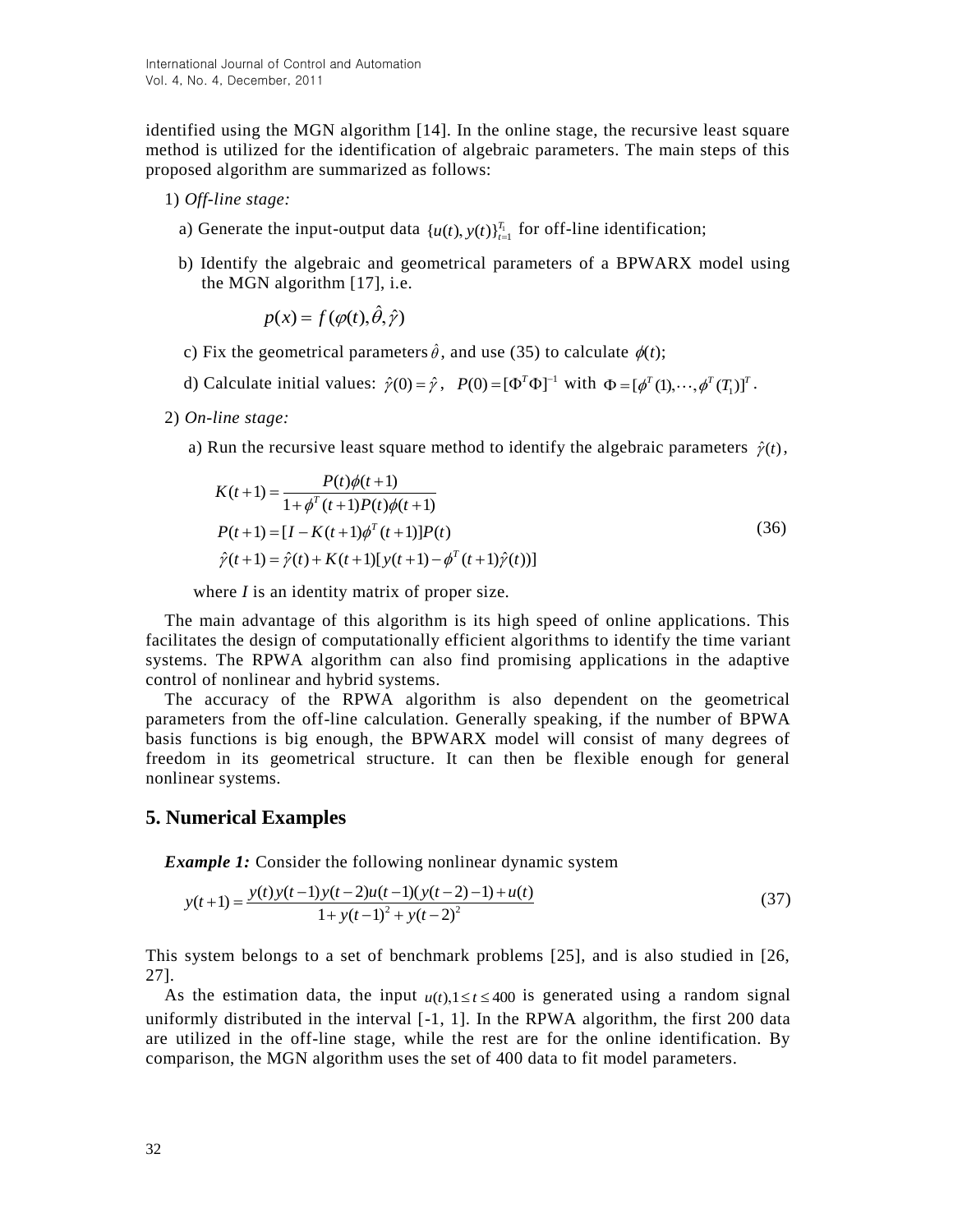The validation data set is generated with the input signal  
\n
$$
u(t) = \begin{cases}\n\sin(2\pi t/250) & 401 \le t \le 500 \\
0.8\sin(2\pi t/250) + 0.2\sin(2\pi t/25) & 501 \le t \le 800\n\end{cases}
$$
\n(38)

The algorithm's performance is evaluated using the Variance-Accounted-For (VAF), i.e.

$$
VAF = \max \left\{ 1 - \frac{var(y(t) - \hat{y}(t))}{var(y(t))}, 0 \right\} \times 100\%
$$
\n(39)

where *var*( $\cdot$ ) denotes the variance of signals, *y*(*t*) and  $\hat{y}(t)$  are the system and model output, respectively. In this example, the regression vector is  $\varphi(t) = [1, y(t-1), y(t-2), y(t-3), u(t-1), u(t-2)]^T$ .

Table I summarizes the predicted results of the BPWARX models using different identification methods. Here *M* and *I* denote the number of BPWA basis functions and off-line training epochs.  $\tau_{off}$  and  $\tau_{on}$  are the online and off-line calculation time, respectively. The one-step-ahead predictions are shown in Fig. 2 and Fig. 3. In this example, these two algorithms have roughly the same accuracy according to the VAF value. However, the online calculation time of the RPWA algorithm is negligible compared with the training time of the MGN algorithm. Therefore, the RPWA algorithm has high online computational efficiency without significant loss in identification precision.

Table I. **Simulation Results of Different Algorithms**

|                |      | $\tau_{off}$ | $\tau_{\alpha n}$ | VAF   |
|----------------|------|--------------|-------------------|-------|
| RPWA Algorithm | 2000 | 159.3        | 0.08              | 98.6% |
| MGN Algorithm  | 2000 | 316.2        | $\sim$            | 99.0% |



**Fig. 2 True (solid) and Simulated (dashed) Outputs for System (37) using RPWA Algorithm**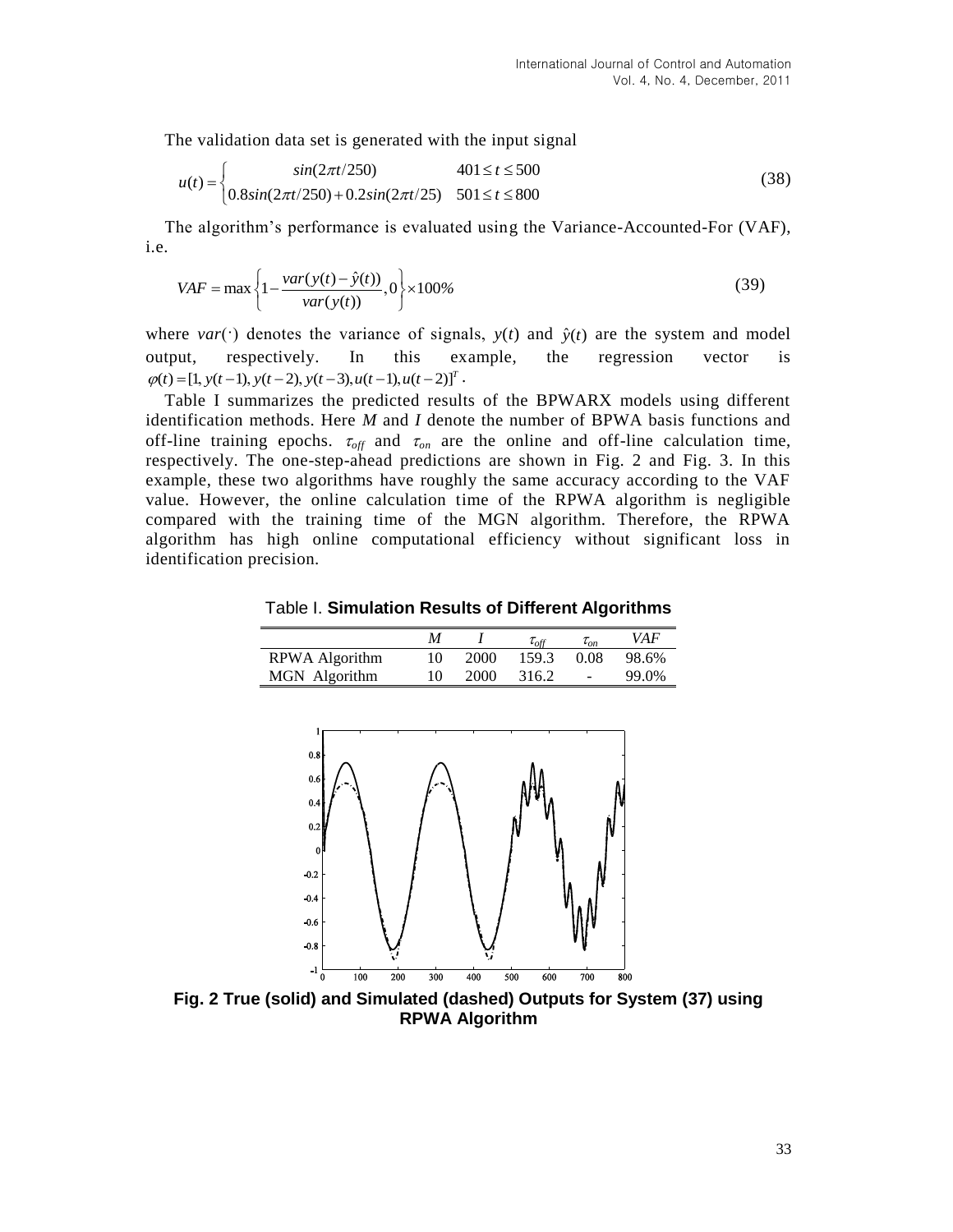

**Fig. 3 True (solid) and Simulated (dashed) Outputs for System (37) using MGN Algorithm**

*Example 2:* Consider the Agrawal bioreactor benchmark problem in nonlinear process identification [28, 29]. It is described by the following discrete-time equations  $\left[x_i(t+1) = x_i(t) + T\{-x_i(t)u(t) + x_i(t)[1-x_i(t)]e^{x_2(t)/\tau}\right\}$ e 2: Consider the Agrawal bioreact<br>entification [28, 29]. It is described by  $(t+1) = x_1(t) + T \{-x_1(t)u(t) + x_1(t)[1-x_2(t)]\}$ *x z z*: Consider the Agrawal bioreactor b identification [28, 29]. It is described by the for-<br> $x_1(t+1) = x_1(t) + T\{-x_1(t)u(t) + x_1(t)[1-x_2(t)]e^{x_2(t)}\}$ 

identification [28, 29]. It is described by the following discrete-time equations  
\n
$$
\begin{cases}\nx_1(t+1) = x_1(t) + T \{-x_1(t)u(t) + x_1(t)[1 - x_2(t)]e^{x_2(t)/\tau}\} \\
x_2(t+1) = x_2(t) + T \{-x_2(t)u(t) + x_1(t)[1 - x_2(t)]e^{x_2(t)/\tau} \times \frac{1+\beta}{1+\beta - x_2(t)}\} \\
y(t) = x_1(t) + u(t)\n\end{cases}
$$
\n(40)

where  $\beta = 0.02$ ,  $\tau = 0.48$  and *T* is the sampling time constant. The states  $x_1(t)$  and  $x_2(t)$ are dimensionless quantities and only  $x_1(t)$  is measurable.

The input signal is a multi-step signal with steps of 400 time units and a random magnitude between 0 and 0.6 from a uniform distribution. A set of 800 samples are generated, in which the first 600 data are used for identification and the rest for validation. In the RPWA algorithm, the first half of data are used in off-line training, while the second half in the online updating. The regression vector used is  $\varphi(t) = [1, y(t-1), y(t-2), u(t-1), u(t-2)]^T$ 

$$
\varphi(t) = [1, y(t-1), y(t-2), u(t-1), u(t-2)]^T
$$

Fig. 4 shows the output of the BPWARX model using the RPWA algorithm on the validation data set. For comparison, Fig. 5 visualizes the output of the same model using the MGN algorithm. The simulation results are summarized in Table II. This example also shows that the RPWA algorithm has much higher computational efficiency than the MGN algorithm with the same accuracy.

**Table II. Simulation Results of Different Algorithms**

|                |    |      | $\mathcal{L}_{off}$ | $\iota_{\alpha n}$ | VAF   |
|----------------|----|------|---------------------|--------------------|-------|
| RPWA Algorithm | 15 | 2000 | 315.2               | 0.14               | 96.6% |
| MGN Algorithm  | 15 | 2000 | 630.5               | <b>COL</b>         | 96.9% |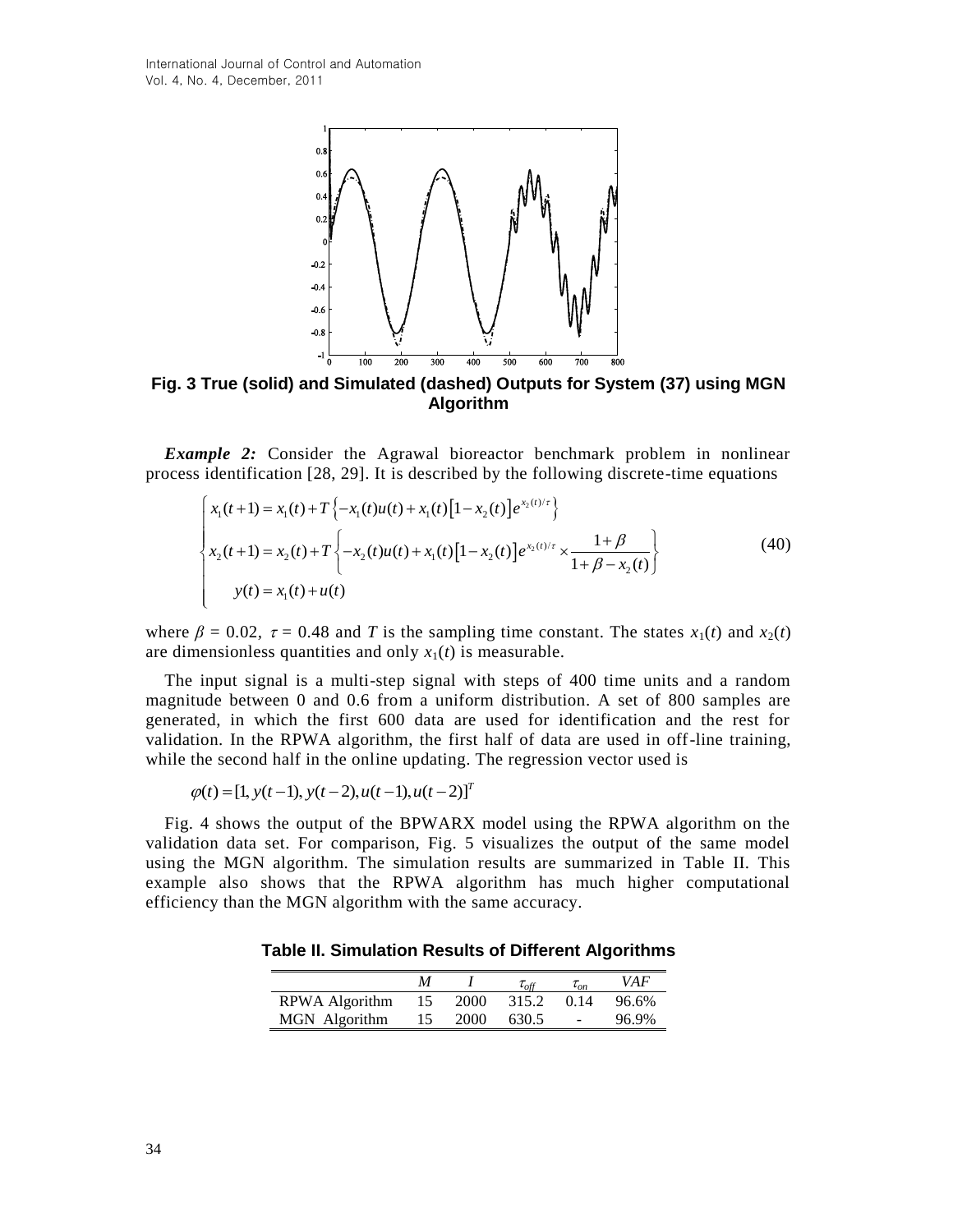

**Fig. 4 True (solid) and Simulated (dashed) Outputs for System (40) using RPWA Algorithm**



**Fig. 5 True (solid) and Simulated (dashed) Outputs for System (40) Using MGN Algorithm**

### **5. Conclusions**

This paper proposes a novel parameter space decomposition theorem for the class of BPWA functions. A RPWA algorithm is developed for dynamic system identification. This algorithm identifies the geometrical parameters offline simultaneously and the algebraic parameters online recursively. The RPWA algorithm has much higher computational efficiency and similar identification precision when compared with the modified Gauss-Newton algorithm. Due to the recursive nature, the RPWA algorithm is anticipated to find successful applications in the identification of time -variant systems and the adaptive control of nonlinear systems.

Further researches are necessary to extend the parameter space decomposition theorem into the class of general PWA functions. The generalized theorem is promising to be used in the identification and control of hybrid systems [30-32].

### **References**

[1] J. Roll, A. Bemporad & L. Ljung, "Identification of piecewise affine systems via mixed-integer programming," Automatica, vol. 40, no. 1, **(2004)**, pp. 37-50.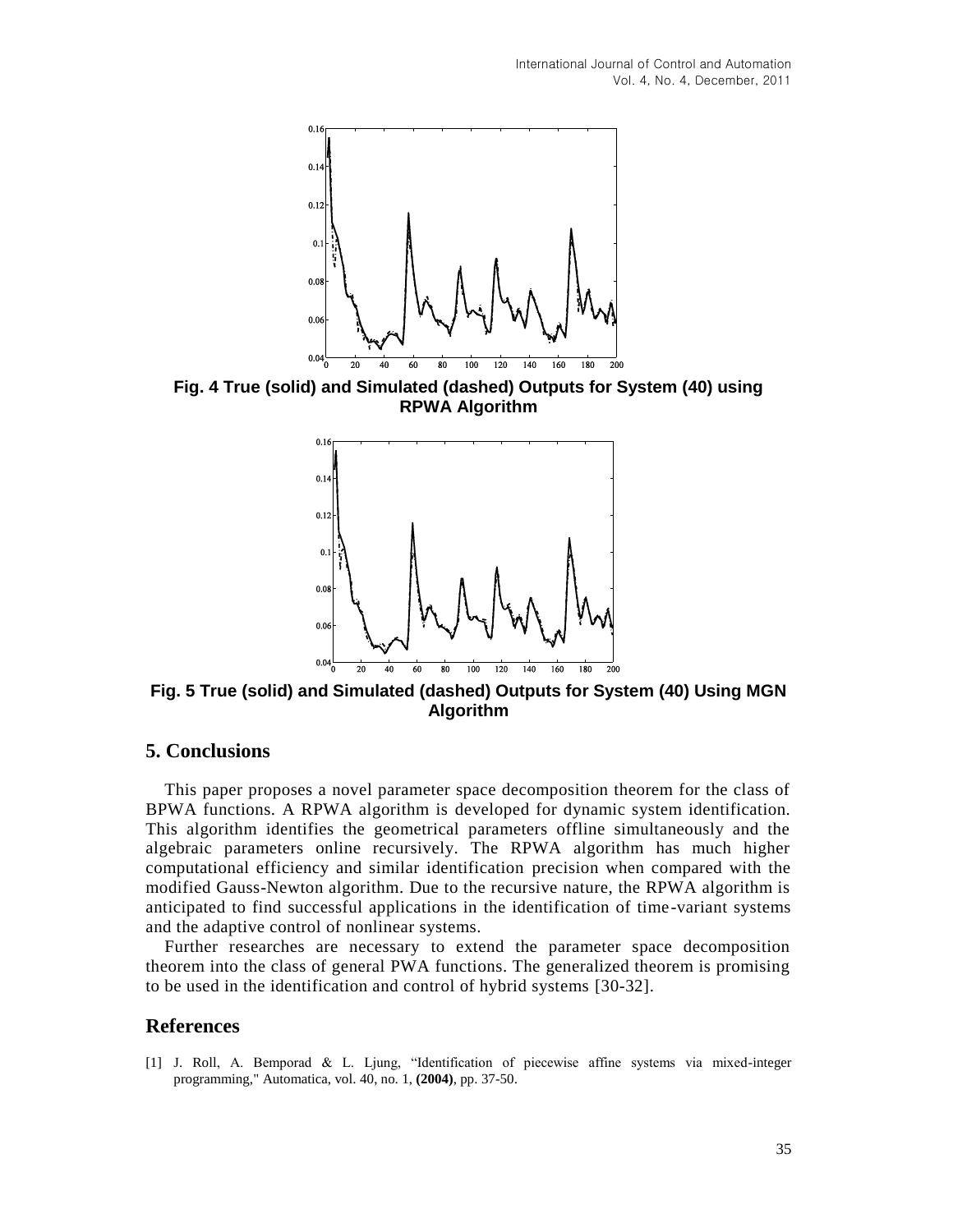- [2] P. Julian & J. M. Desages, "A Canonical piecewise-linear approximation of smooth functions," IEEE Transactions on Circuits Systems I, vol. 45, no. 5, **(1998)**, pp. 567-571.
- [3] E. N. Pistikopoulos, V. Dua, N. A. Bozinis, A. Bemporad & M. Morari, "On-line optimization via off-line parametric optimization tools." Computers and Chemical Engineering, vol. 26, **(2001)**, pp. 175-185.
- [4] A. Bemporad & M. Morari, "Control of systems integrating logic, dynamics, and constraints." Automatica, vol. 35, no. 3, **(1999)**, pp. 407-427.
- [5] W. P. M. H. Heemels, B. De Schutter & A. Bemporad, "Equivalence of hybrid dynamical models," Automatica, vol. 37, no. 7, **(2001)**, pp. 1085-1091.
- [6] R. Vidal, "Identification of PWARX hybrid models with unknown and possibly different orders." Proceedings of IEEE American Control Conference, **(2004)**.
- [7] A. Juloski, S. Weiland, & W. Heemels, "A Bayesian approach to identification of hybrid systems." In: Proceedings of the 43rd Conference on Decision and Control, Paradise Island, Bahamas, **(2004)**, pp. 13-19.
- [8] A. Bemporad, A. Garulli, S. Paoletti & A. Vicino, "A bounded-error approach to piecewise affine system identification," IEEE Transactions on Automatic Control, vol. 50, no. 10, **(2005)**, pp. 1567-1579.
- [9] G. Ferrari-Trecate, M. Muselli, D. Liberati & M. Morari, "A clustering technique for the identification of piecewise affine systems." Automatica, vol. 39, no. 2, **(2003)**, pp. 205-217.
- [10] A. Lj. Juloski, W. P. M. H. Heemels, G. Ferrari-Trecate, R. Vidal, S. Paoletti & J. H. G. Niessen. "Comparison of four procedures for the identification of hybrid systems". In M. Morari and L. Thiele, editors, Proc. 8th International Workshop on Hybrid Systems: Computation and Control, Lecture Notes in Computer Science, vol. 3414, **(2005)**, pp. 354-369. Springer-Verlag.
- [11] C. Wen, X. Ma, X. & B. E. Ydstie, "Analytical expression of explicit MPC solution via lattice piecewiseaffine function", Automatica, vol. 45, no. 4, **(2009)**, pp. 910-917.
- [12] C. Wen & B. E. Ydstie, "Lattice piecewise-affine representation for explicit model predictive control", AIChE Annual Meeting, Nashville, TN, **(2009)** November.
- [13] L. O. Chua & A. C. Deng, "Canonical piecewise-linear representation," IEEE Transactions on Circuits Systems I, vol. 35, no. 1, **(1988)**, pp. 101-111.
- [14] C. Wen, S. Wang, H. Zhang & M. J. Khan, "A novel compact piecewise-linear representation," International Journal of Circuit Theory and Applications, vol. 33, no. 1, **(2005)**, pp. 87-97.
- [15] C. Wen, S. Wang, X. Sun, H. Zhang, & F. Li. "A global compact representation for three-dimensional continuous piecewise linear functions", Journal of Tsinghua University, vol. 45, no. 4, **(2005)**, pp. 533-536.
- [16] P. Pucar and J. Sjöberg, "On the hinge-finding algorithm for hinging hyperplanes." IEEE Transactions on Information Theory, vol. 44, no. 3, **(1998)**, pp. 1310-1319.
- [17] C. Wen & X. Ma "A Basis-Function Canonical Piecewise-Linear Approximation." IEEE Transactions on Circuits and Systems I: Regular Papers, vol. 55, no. 5, **(2008)**, pp. 1328-1334.
- [18] P. Julian & J. M. Desages, "A Canonical piecewise-linear approximation of smooth functions," IEEE Transactions on Circuits Systems I, vol. 45, no. 5, **(1998)**, pp. 567-571.
- [19] J. N. Lin & R. Unbehauen, "Canonical Piecewise-Linear networks," IEEE Trans. Neural Networks. I, vol. 6, no. 1, **(1995)**, pp. 43-50.
- [20] C. Wen & X. Ma, "A max-piecewise-linear neural network for function approximation", Neurocomputing, vol. 71, no. 1-3, **(2008)**, pp. 843-852.
- [21] L. Breiman, "Hinging Hyperplanes for regression, classification and function approximation," IEEE Transactions on Information Theory, vol. 39, no. 3, **(1993)**, pp. 999-1013.
- [22] C. Wen, S. Wang, F. Li & M. J. Khan, "A compact *f-f* model of high-dimensional piecewise-linear function over a degenerate intersection," IEEE Transactions on Circuits Systems I, vol. 52, no. 4, **(2005)**, pp. 815-821.
- [23] C. Wen, S. Wang, X. Jin & X. Ma, "Identification of Dynamic Systems Using Piecewise-Affine Basis Function Models," Automatica, vol. 43, no. 10, **(2007)**, pp. 1824-1831.
- [24] M. A. Armstrong, Basic Topology, New York: Springer-Verlag, **(1983)**.
- [25] K. S. Narendra & K. Parthasarathy. "Identification and control of dynamical systems using neural networks." IEEE Transactions on Neural Networks, vol. 1, no. 1, **(1990)**, pp. 4-27.
- [26] G. P. Liu, Nonlinear identification and control: a neural network approach, London; New York: Springer, **(2001)**.
- [27] V. Verdult, L. Ljung & M. Verhaegen, "Identification of composite local linear state-space models using a projected gradient search". International Journal of Control, vol. 75, no. 16, **(2002)**, pp. 1385-1398.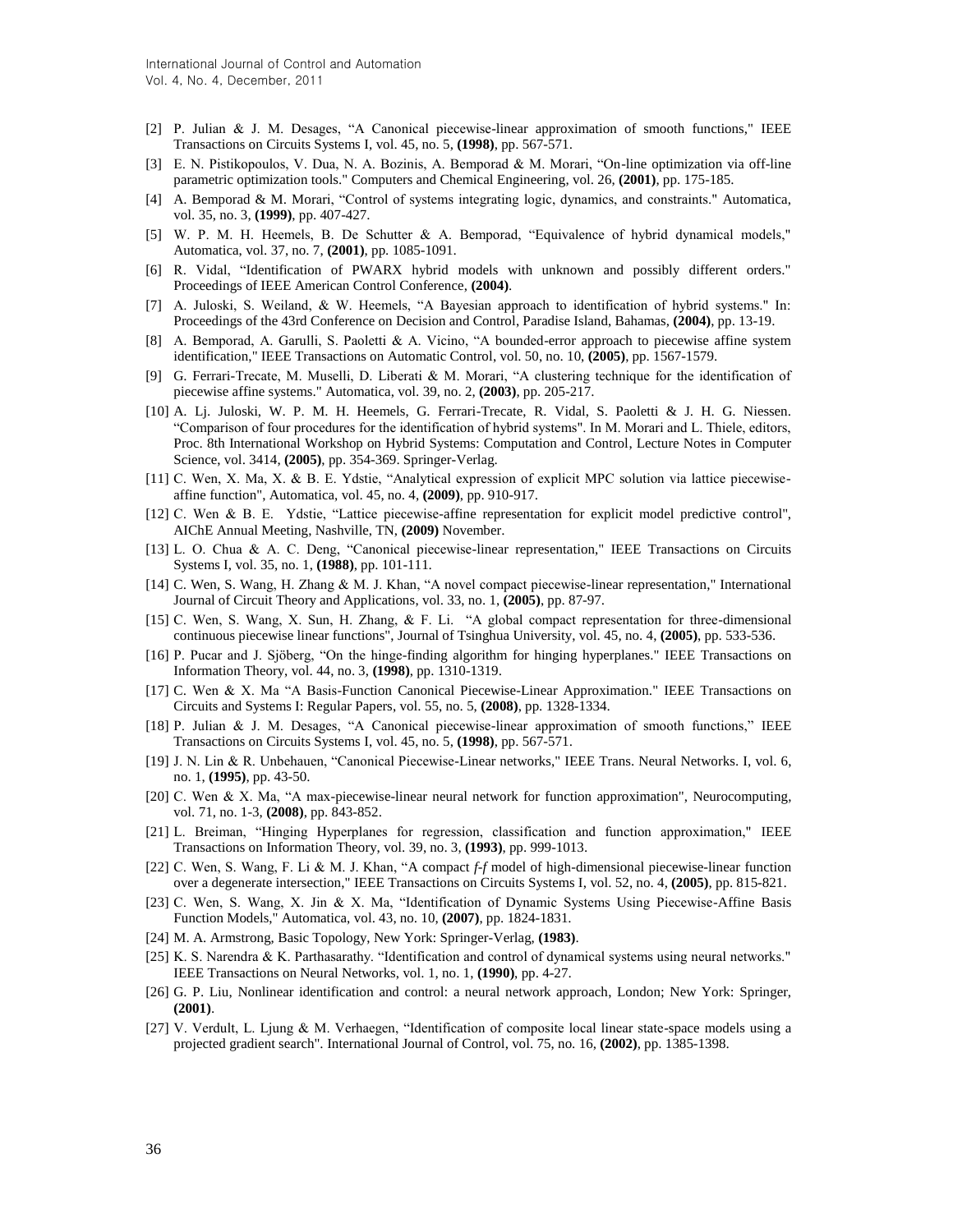- [28] P. Agrawal, C. Lee, H. C. Lim & D. Ramkrishna, "Theoretical Investigations of Dynamic Behaviour of Isothermal Continuous Stirred Tank Biological Reactors," Chemical Engineering Science, vol. 37, no. 3, **(1982)**, pp. 453-462.
- [29] L. H. Ungar, "A bioreactor benchmark for adaptive network-based process control," Neural Nefworks for Control, W. T. Miller, 111, R. S. Sutton, and P. J. Werbos, Eds. Cambridge, MA: MIT Press, chap.16, **(1990)**, pp. 387-402 and Appendix A, pp. 476-480.
- [30] R. Huang, L.T. Biegler, & S. C. Patwardhan. "Fast offset-free nonlinear model predictive control based on moving horizon estimation." Ind. Eng. Chem. Res., vol. 49, no. 17, **(2010)**, pp. 7882-7890.
- [31] R. Huang, V.M. Zavala & L.T. Biegler. "Advanced step nonlinear model predictive control for air separation units." Journal of Process Control, vol. 19, no. 4, **(2009)**, pp. 678-685.
- [32] J. Liu, X. Chen, D. Munoz de la Pena & P. D. Christofides, "Sequential and Iterative Architectures for Distributed Model Predictive Control of Nonlinear Process Systems." AIChE Journal, vol. 56, **(2010)**, pp. 2137-2149.

### **Authors**

**Rui Huang** is currently a senior research scientist in the system department at United Technologies Research Center after receiving his PhD degree from Carnegie Mellon University (2010). He also obtained his bachelor degree and master degree from Zhejiang University, Hangzhou, China. His research interests are in the area of dynamic real time optimization, nonlinear control and estimation theory.

**Weiquan Sun** is currently pursuing a master degree at Duquesne University, Pittsburgh. His research interest includes system and control, nonlinear optimization and artificial neural network.

**Min Li** received master and PhD degrees in the years of 2003 and 2007, respectively. He did Postdoc research in 2007 at University of Pittsburgh, USA. He has been serving several journals at various fields. He is the recipient of several overseas fellowships. He works in part of the areas of automation and control. Currently, he is at Indiana University, USA. He is also a member of many professional societies.